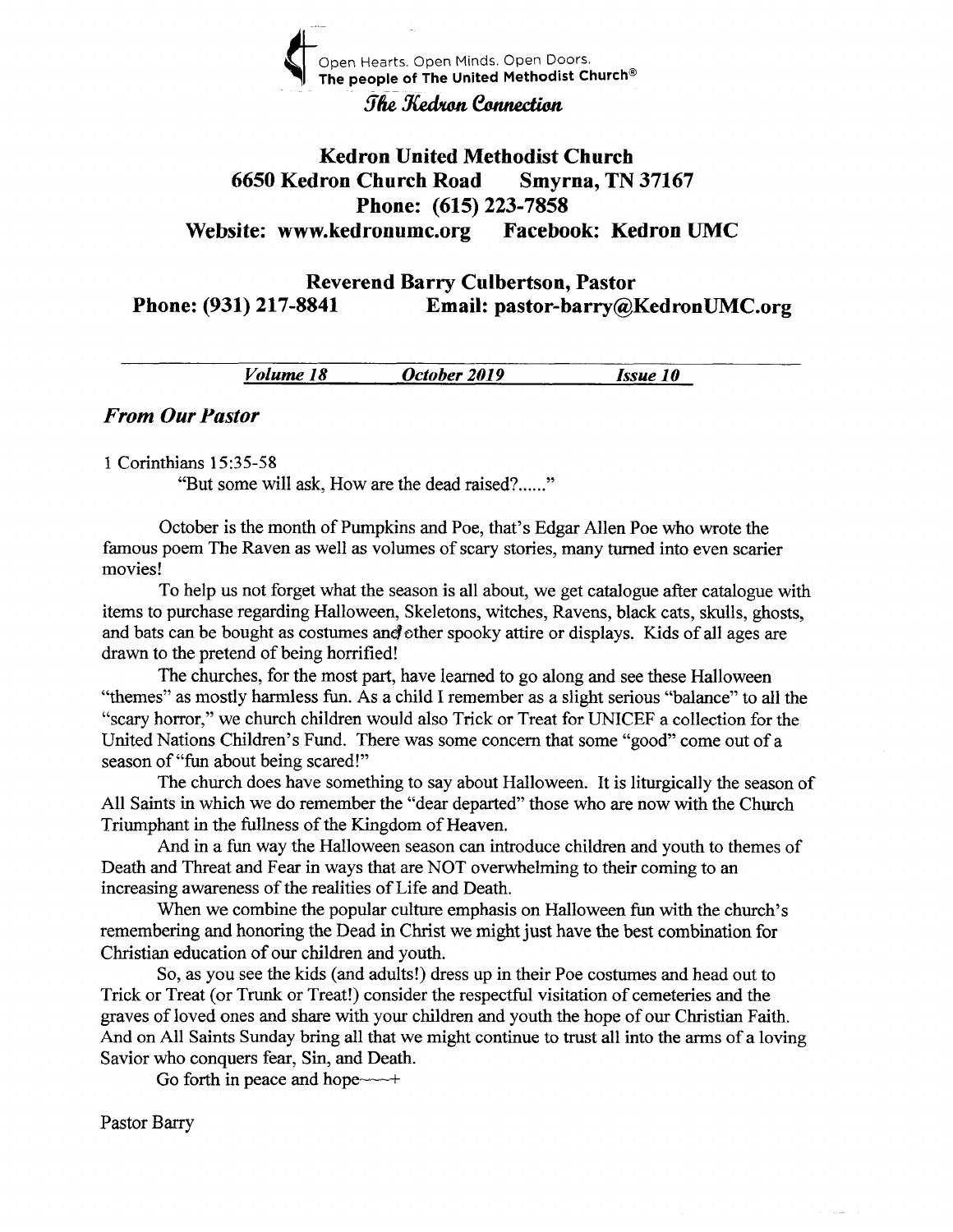## \ilritten by John W. Wade

A pious father always said grace for the evening meal with these words, "Come, Lord Jesus, be our guest and bless what thou hast provided."

"Papa," said the little son, "every evening you ask Jesus to come and be our guest, but he never comes."

"My son," replies the father, "we can only wait. but we knowthat he will not despise our invitation."

"Well, then, "asked the little fellow, "if we expect him to come and have dinner with us, why don't we set a place for him at the table?"

And so to save further embarrassing questions the father perrnitted the boy to set a place at the table. Just then a knock came at the door. When they opened it a poor little helpless waif stood shivering in the cold. The son thought for a moment and finally said, "I guess Jesus couldn't come today, and so he sent this poor boy in his place." With little further conversation the little beggar boy was brought in and set at the empty place at the table.

Smiles are wondrous things; you can give them out for eternity and always have one left for yourself.

Colleen, age 13



<sup>.</sup>WELL, YES... I GUESS YOU COIIi SAY JONAH TOOK THE FIRST SUBMARINE RIDE.



#### October Calendar

Tuesday October 1: 9:30 a.m. Bible Study Wednesday, October 2: 6:30 p.m. Fellowship Supper Saturday, October 5: 8:00 a.m. Men's Breakfast Sunday, October 6: World Communion Sunday 8:45 a.m. Sunday School 9:30 a.m. Worship Service Tuesday, October 8: 9:30 a.m. Bible Study Sunday, Octoberl3: 8:45 a.m. Sunday School 9:30 a.m. Worship Service Tuesday, October 15: 9:30 a.m. Bible Study Sunday, October 20: 8:45 a.m. Sunday School 9:30 a.m. Worship Service 1:00 p.m. Administrative Council Tuesday, October 22: 9:30 a.m. Bible Study Sunday, October 27: 8:45 a.m. Sunday School 9:30 a.m. Worship Service<br>10:30 a.m. November newsl November newsletter information due. Email: lf fraley@prodigy.net or phone: 615-459-2618. Monday October 28: 6:30 p.m. Rutherford Counfy Laity Site TBD Tuesday, October 29: 9:30 a.m. Bible Study

#### Looking Ahead

Sunday, November 10: 4:00 p.m. Charge Conference Locks Memorial UMC

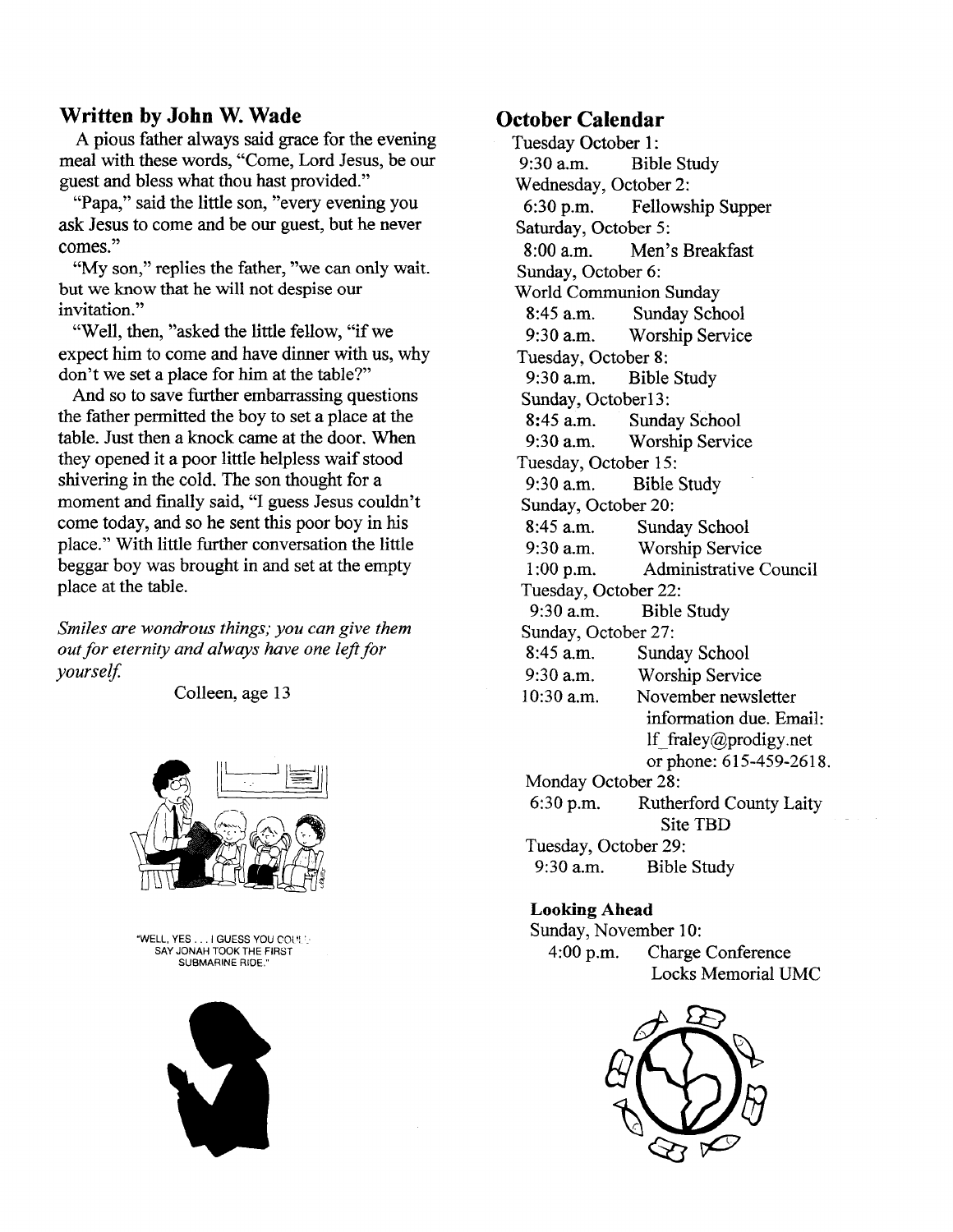# October Fellowship Supper

Our First-Wednesday Fellowship Supper will be on October 2. Our covered-dish meal will begin at 6:30 p.m.

## Men's Breakfast

The Men's Breakfast will be Saturday, October 5. Breakfast will be served at 8:00 a.m. in the fellowship hall.

#### Youth

Our Youth Faith Formation study group is active. We appreciated the skit they presented at our September homecoming worship service. The congregation also enjoyed Pastor Barry's participation. We are grateful for our children and youth, their leaders, and all who have worked with and supported them and their adult leaders.

## Bible Study

The Bible Study led by Rev. Travis Perry continues. The group meets at his home on Tuesdays at 9:3O a.m. The address is 1215 Ledbury Dr., Smyrna.

## Bucket Offerings

ln October our bucket offerings at Sunday moming worship will be donated to the local food bank.

#### Laity

The site of the October meeting of the Rutherford Laity Fellowship will be a announced. The November meeting will be at LaVergne First UMC.

#### Who wrote this?

"Now may our Lord Jesus Christ himself and God our Father, who loved us and through grace gave us eternal comfort and good hope, comfort your hearts and strengthen them in every good work and word."

> **NRSV** (hint book of 2 Thessalonians)

# Administrative Council

The Kedron Administrative Council will meet on Sunday, October 20. The meeting will begin at 1:00 p.m. There will be some items regarding charge conference.

# Food Bank

You may bring food donations for the local food bank on the first and second Sundays of the month. Place the donations on the pew in the narthex. The food will be delivered to the food bank. The suggested item for October is peanut butter. All non-perishable foods are accepted and appreciated.

## World Communion Sunday

World (or Worldwide) Communion Sunday is celebrated on the First Sunday in October in several denominations throughout the world. On this one day Christians around the world celebrate communion, whether it is normally a weekly, monthly, or quarterly observance in their churches. This worldwide observation creates a sense of unity as if we we are all sitting down at one table.

#### Happy Birthday to:

| Gerri Lee  | October 7  |
|------------|------------|
| Dee Rouse  | October 10 |
| Justin Lee | October 23 |

#### Happy Anniversary to:

| Chaplain Rob & Delann Dunbar | October 5  |
|------------------------------|------------|
| Myron & Teresa Palmer        | October 10 |

Psalm 145:1-3 (by David, a Psalm of praise for the greatness and the goodness of God) was the September newsletter quotation.

If I can stop one heart from breaking, I shall not live in vain; If I can ease one life the aching, Or cool one pain, Or help one fainting robin Unto his nest again, I shall not live in vain.

- Emily Dickinson